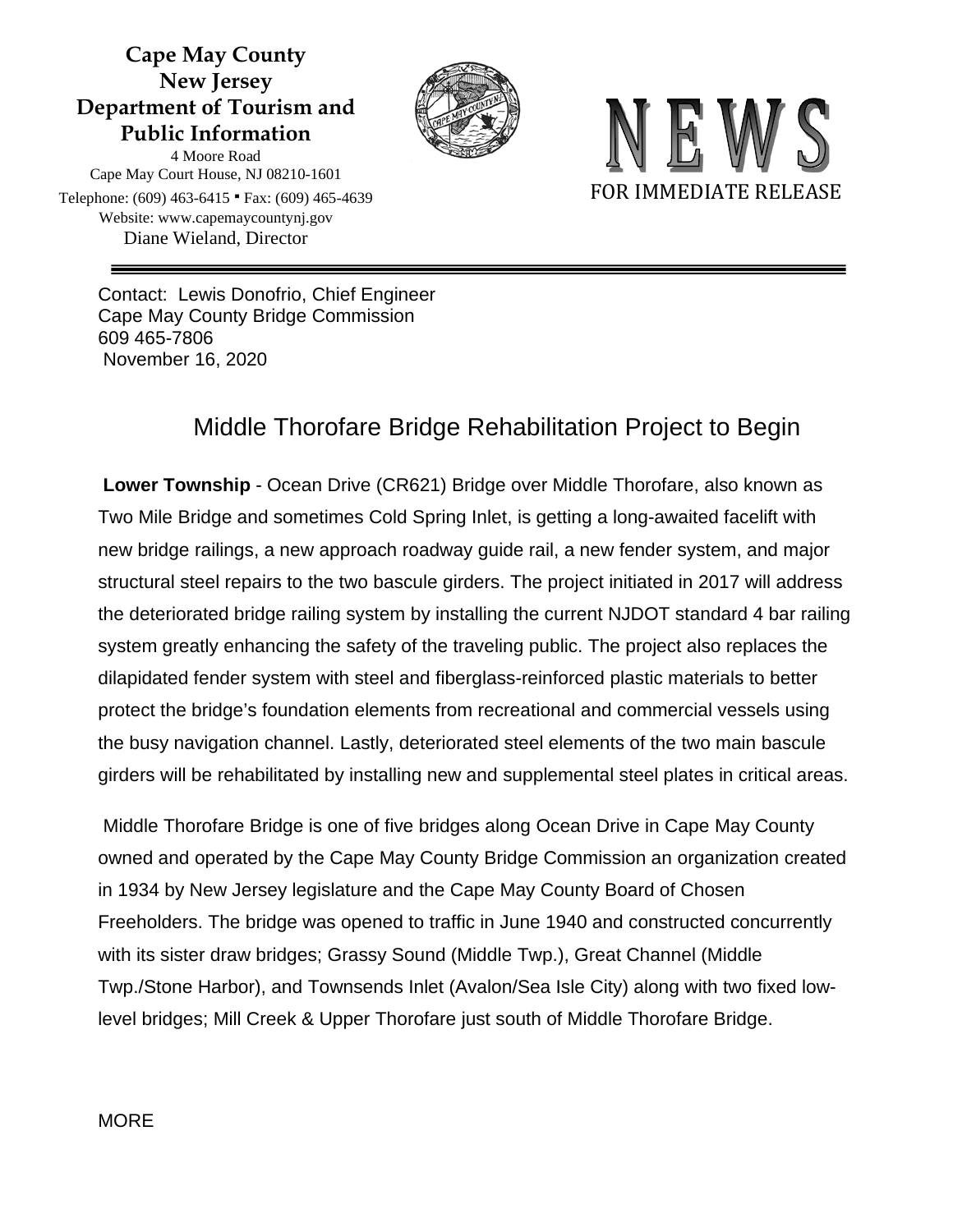#### *Page 2 -- Middle Thorofare Bridge Rehab Project to Begin*

On September 30<sup>th</sup> bids were received and the project was subsequently awarded by the County Freeholders on October 13<sup>th</sup> to South State Inc. of Bridgeton NJ in the amount of \$7,464,106. The project design was completed by WSP of Lawrenceville NJ and Greenman-Pedersen of Lebanon NJ, with construction engineering services to be managed by Pennoni Associates of Haddon Heights, NJ. Funding is provided by a 2018 bond ordinance through a Shared Services Agreement with the County Board of Chosen Freeholders and \$3,293,469 in NJDOT Local Aid State grants received in a three-year period.

Work will begin in the next week or two with Phase 1 of the bridge railing replacement. The bridge roadway will be reduced to a one-lane alternating traffic pattern through the use of temporary traffic signals and traveling motorists should add additional time to their daily commute. Tolls will be collected during the project. Fender work is expected to get underway in December and continue throughout the winter months into spring 2021. With an average of 5500 bridge openings per year, the fender work is being closely coordinated with the US Coast Guard and the local fishing industry to minimize navigation impacts through the 50 ft. wide channel beneath the bascule span. The bridge's operating schedule will be modified beginning December 1<sup>st</sup> continuing through February 28<sup>th</sup> and mariners should monitor U.S. Coast Guard Local Notice to Mariners issued weekly. The project will require periodic overnight road closures at the bridge which are necessary for the contractor to complete fender piling installation beneath the bascule span and setup/removal of the concrete barrier curbs which protect the public while the new bridge railing is being installed. The project's overall completion date is December 2021 however no long-term lane closures are permitted from Memorial Day through Labor Day.

At 80 years old, the Middle Thorofare Bridge is programmed for replacement as part of the County's Comprehensive Bridge Improvement and Replacement Plan released in August 2020. The larger-scale project replaces 3 bridges, 1 culvert, and approximately 2.75 miles of roadway from the Garden State Parkway to Madison Avenue in the Diamond Beach

#### **MORE**